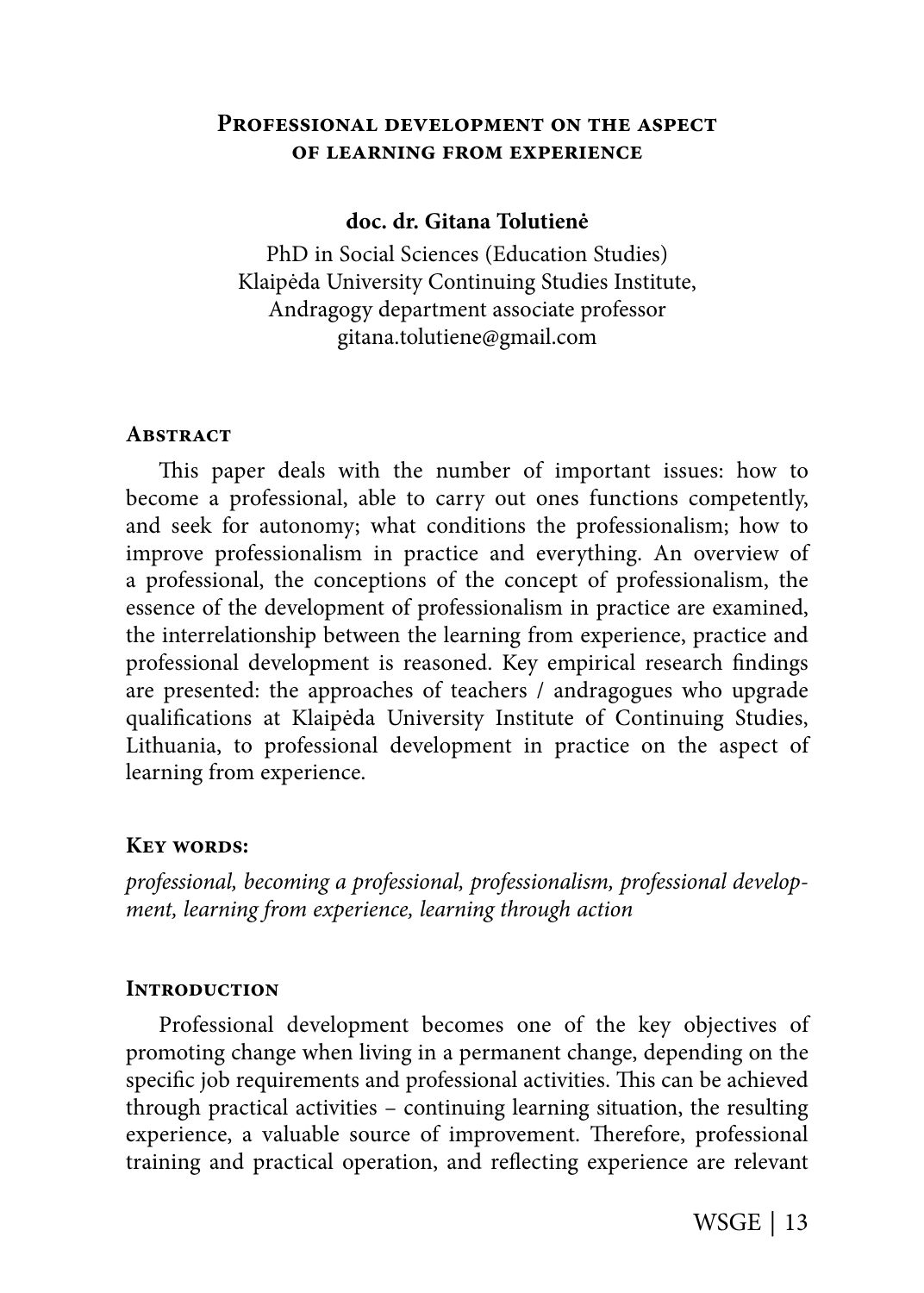in this development. The importance of reflection reveals itself through the evaluation of constant practice, acquired through professional practice. This is the means of creating new knowledge, the analysis of action and decision, the anticipation of the perspective of potential development of performance that leads to becoming a professional, and the latter  $-$  to the competent performance of operational functions. The result acieved in the process of experience refletion is the change of behaviour or perception. Therefore, experience reflections, conditioned by activity situations, related to cognition, emotion and behaviour, play important role in the pursue of professionalism. However, one turns into a professional when one becomes the researcher of own activity and thereby experience through learning from activity experiences, observations, reflections, conceptualization and activities. Thus, the understanding of the development of professionalism in this article is comprehended as a continuous process, inseparable from learning through activity and experience, because a higher level of experience is acquired in this way, which makes you become a professional, provide professional development techniques and apply them in practice.

After the theoretical analysis, various scientists (Le Boterf, 2010; Jatkauskienė et al., 2012, 2013, Juozaitis 2008; Guskey, 2004; Pollard, 2002; Tight, 2007; Jovaiša, 2007, et al.,) left significant clues intheir works. However, more comprehensive researches that would demonstrate the essential aspects of becoming a professional and the development of professionalism in practice are missing. One of them – learning from experience is more analysed. However, the researchers (Strazdienė et al., 2007; Stanikūnienė et al., 2004; Jarvis, 2001; Jucevičienė, 2010; Kondratavičienė et al. 2007; Juozaitis, 2008; Bacevičiūtė, 2010; Stasiulienė, 2010; Lukošūnienė 2014, et al.) pay a particular attention to the learning from experience for models, goals, course and the cyclical nature, the importance of reflection. Seeing that there is a lack of a deeper approach to this problem, therefore **the object of the study** is the development of professionalism in practice on the aspect of learning from experience.

The aim - analyse theoretically and reason empirically the development of professionalism on aspect of the learning from experience.

**Objectives:** 1) identify the conceptions and interrelation of professional development and learning from experience; 2) examine the approaches of teachers/andragogues who upgrade qualifications, to professional development in practice on the aspect of learning from experience.

14 | WSGE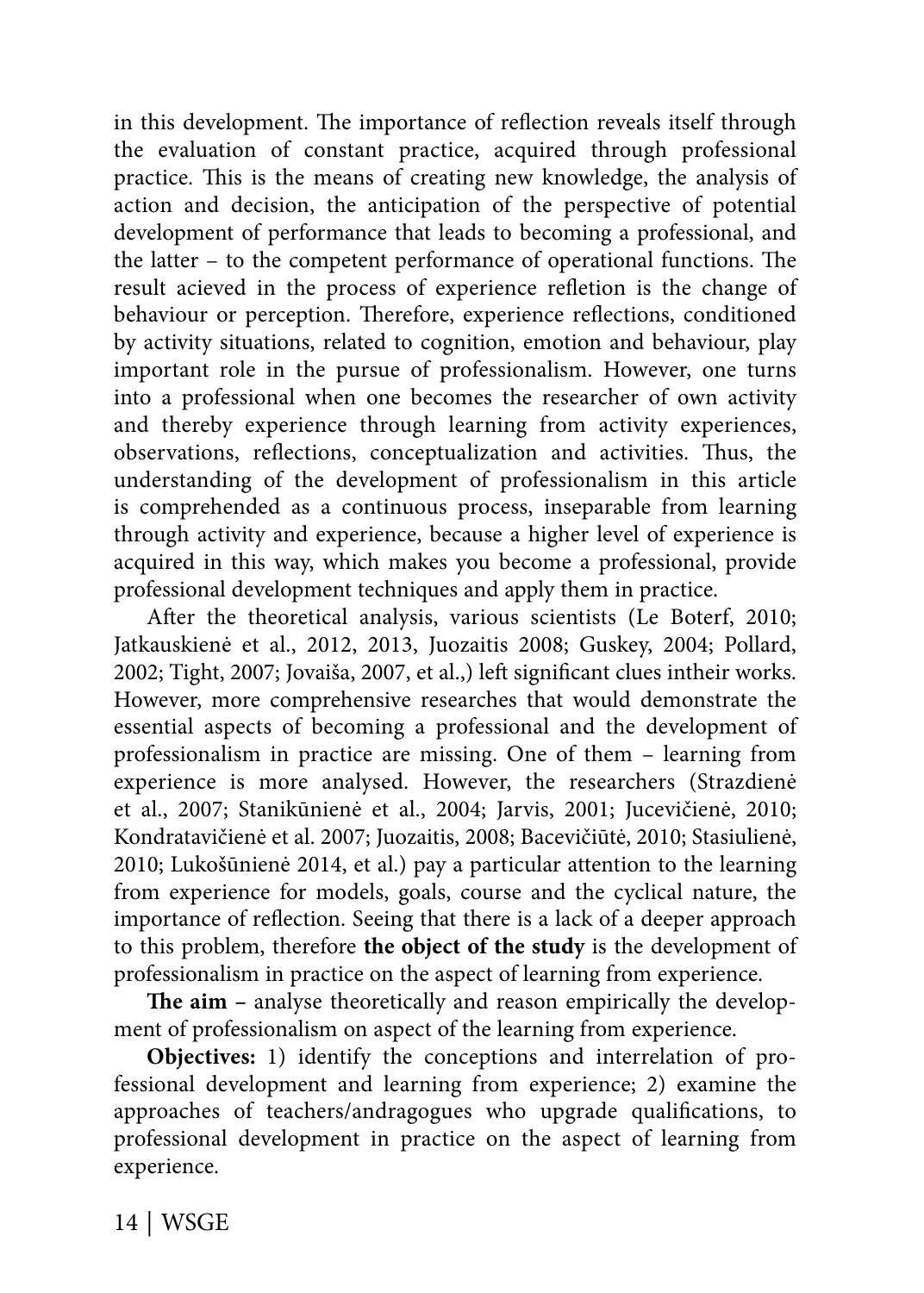# **The substance of concepts and the inter-relation between professional development and the learning from experience**

The concept of a professional represents a high level of activity and a certain exclusivity (Tight, 2007). Thus, the aspect of quality is underlined in defining of a professional. G. Le Boterf (2010) notes that a professional knows how to act, in other words, to realise the useful practice. One succeeds well in everything one takes, knows how to mobilize the necessary sources in practice: knowledge, abilities, skills and personal qualities, attitudes, values, and so on. Achieves much more in the field of ones profession, because is able to manage a variety of activities or situations, to mobilize the necessary resources, to build effective relationships between sources and practices, to achieve useful goals. One is not confined to a single, identically repetitive task performance, ability to replicate, is able to act not only in the usual, repetitive, but also complex, newly occurring situations them. Thus, a professional distinguishes oneself in complex competences and the capacity to accomodate. His knowledge reflects in the actions that become automatically developed in professional field situations. Jovaiša L. (2007) describes a professional person who is very familiar with his work and is able to perform it very well. Thus, a professional unfolds in practice. A.M. Juozaitis (2008) asserts that a professional is a practitioner who has accumulated operational experience. Becoming a professional begins when the acquired knowledge and skills during professional training begin to be applied in practice. Another way to become a professional is experiential, ie when in the absence of the basic readiness, professional competencies are acquired through practical operation and the analysis of the experience. It means, a professional becomes learning from experience through activities. Experience is a key source of learning for a professional. Therefore, it can be said that learning from experience is significant in the development of professionalism, above all, the application of the reflection skills and learning by action. For this purpose, the aim is for positive changes in both professional activities and personal context.

G. Le Boterf (2010) discovers that the more often one encounters different and difficult situations, the more enriched is a professional's scheme library. A professional has own activities technique, understanding of activity strategies, thus, it is better for oneself to develop own practice, is more convenient to understand own strengths and correct the weaknesses.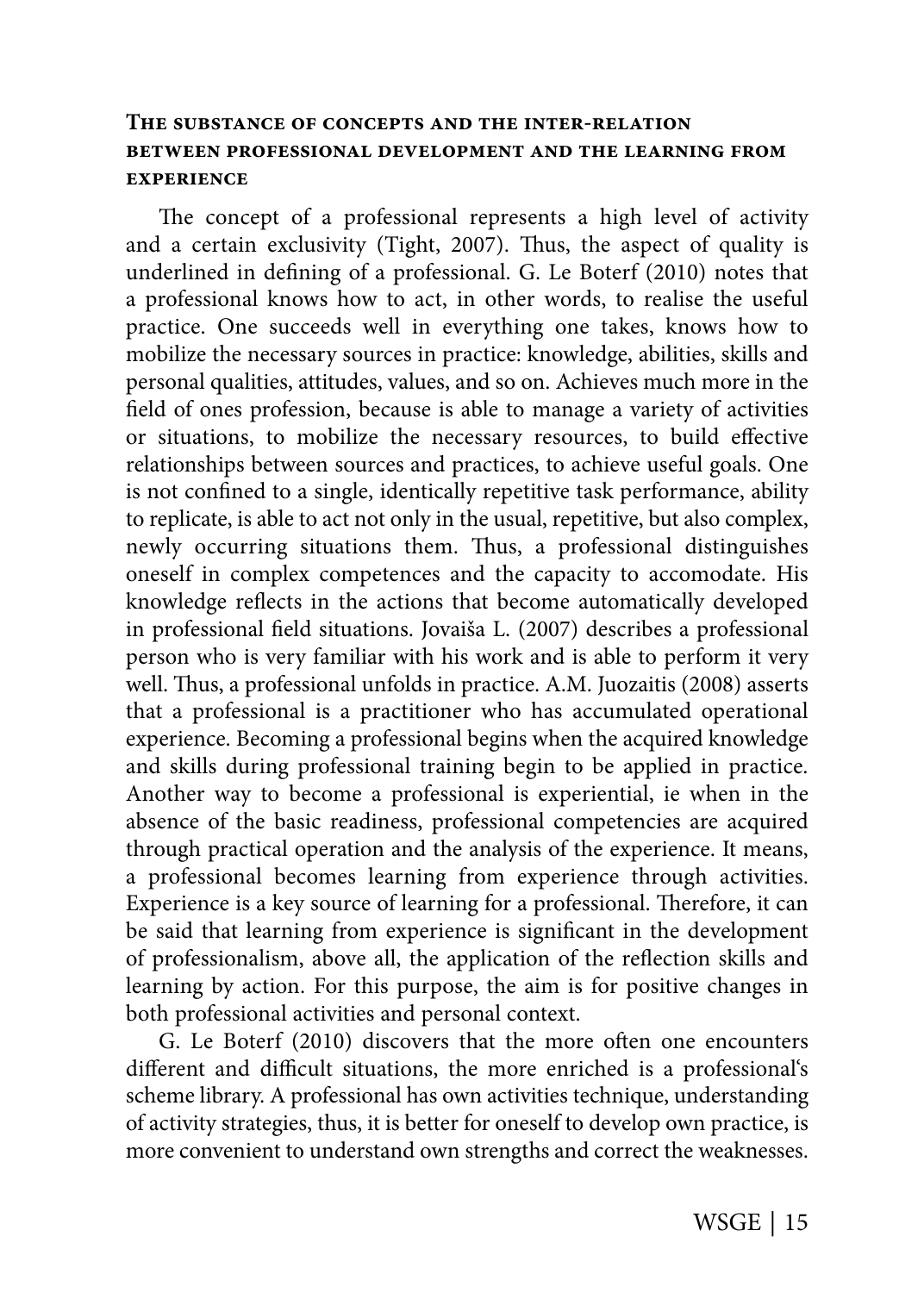A professional in practice, plunged in activities, can invent original ways in pursue of the set goals and gradually to improve the technique of personal performance pattern, even to develop it. Consequently, one can develop professionalism only through continuous operation when using the unique practical situations new knowledge and skills are created to give a fresh look at ones activity and substantiate it. In other words, in such a way not only activity performance skills are developed, but also conceptual knowledge.

Professional development is inseparable from the application field, and to be a professional means constantly and effectively act and react to similar type situations. A professional distinguishes not only because he has a bigger library of operating constructs, but also is able to recognize the constructs due to experience that can be used in a new situation (Le Boterf, 2010). Thus, it can be said that no one becomes a professional by absorbing theoretical knowledge, but also learning from the experiences and through activities, ie through regular tests, gradually absorbing the set of success rules, combined with the available experiences. Each practice situation potentially provides new experiences from which you can learn. Therefore, professionalism is born from experience and from its stipulated learning, because a professional is the one who has learned from the experience and knows how to perform an action that will give the desired result. Each new experience (both positive and negative) is relevant in professional development.

Professional development is inseparable from the specific activity, problems addressed, individual cases. Any change in the context creates new opportunities to develop professionalism. Therefore, every situation that provides experience is helpful in this process. Experience is not what happens to a man, but what he does with it (Le Boterf, 2010). Consequently, in the accumulation of experience is not enough in professional development. In order to make the experience more meaningful, it is necessary to "work", ie, not only to rethink, not only to provide a way how to adapt it, but also to integrate into the memory to adjust for extended use. Experience is not only the knowledge, skills, acquired through work, but also attitudes, beliefs, feelings, emotions and other human qualities. Experience is one of the most important components of becoming a professional. Such which does not simplify the time spent on operating situation or at the workplace, but is based on the received lessons from the experienced. G. Le Boterf (2010) asserts that the practical lessons are acquired through experience in recurring problems of professional practice,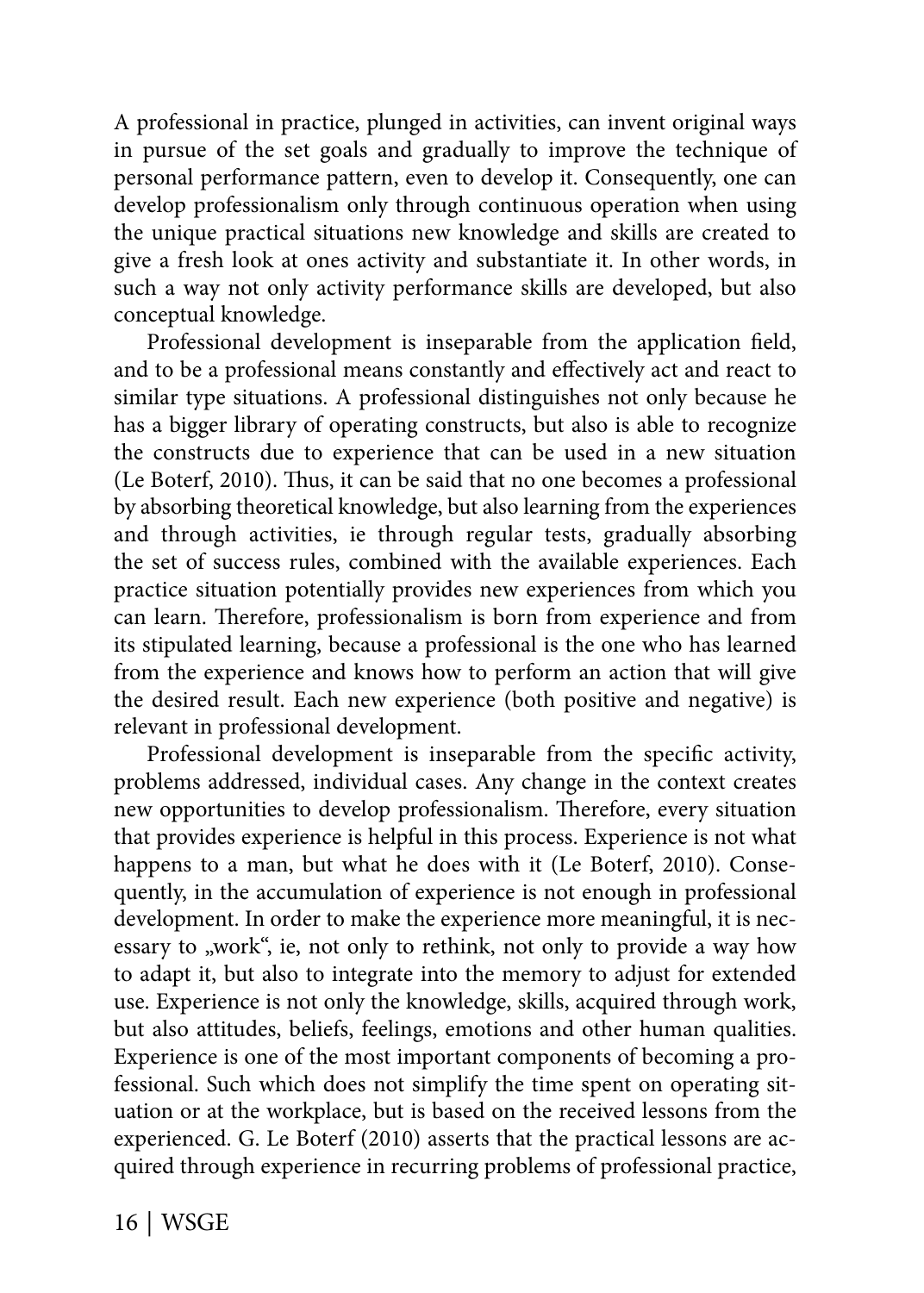through the recurrence of similar or threatening situations, through systematic reflection of experience. Therefore, it is important to emphasize that you do not become a professional only after your action in professional environment. It is a long process, defined by the existing knowledge and the acquired experience and their use in practice.

Jarvis, P. (2001) emphasizes that any learning or development begins by practice: direct (practical), acquired through operation and understanding of senses, or indirect (theoretical), which is acquired through a mediator in communication (speaking, the transmission of information, etc.). All experiences are relevant: directly or indirectly experienced, random or unintentional, etc. However, practical experience that is a direct relationship to the operation and the effect of impact on the performance is the most relevant in becoming a professional and the development of professionalism. Bacevičiūtė D. (2010) describes such experience as a test, extension of purview, assumption or acquisition of a new, different thing.

Experience an integral part of the subject, understanding, interpretation. But any experience perceived retrospectively is overviewed, based on previous experiences, which have been learned and have become part of the biography. None of experience exists apart from the previous ones, their entirety influences the perception of new situations and responses. Each time, whenever you are under a new experience, you use the available knowledge to understand and tranform it into new knowledge, skills or attitudes. This phenomenon is becoming of becoming a professional. The strategies inoculated by the professionals often stem from experience and adapt to the changing requirements, use of higher-order structure of thinking is used to understand, analyze, evaluate and improve.

Professional development covers a whole range of various situations which one enters, activities pursued on a daily basis, problems permanently solved, and on the basis of learning from experience, every time experiencing something while learning. Learning from the experience reflecting it the depth is revealed when there is nonconformity between a person's experience and the empathized new situation. When there is a belief that nonconformity will be overcome, such process is successful. P. Jucevičienė (2010) asserts that a person who accumulates experience the whole lifetime, learns concretely from episodes. Thus, the person fixing experience, conditioned by a particular episode, learns from it, based on the total life experiences, ie his experience as an entirety. Reconceptualizes it through reflection, changes the available conceptions, by transformation creates the new one, which one implements in practice to verify its effectiveness.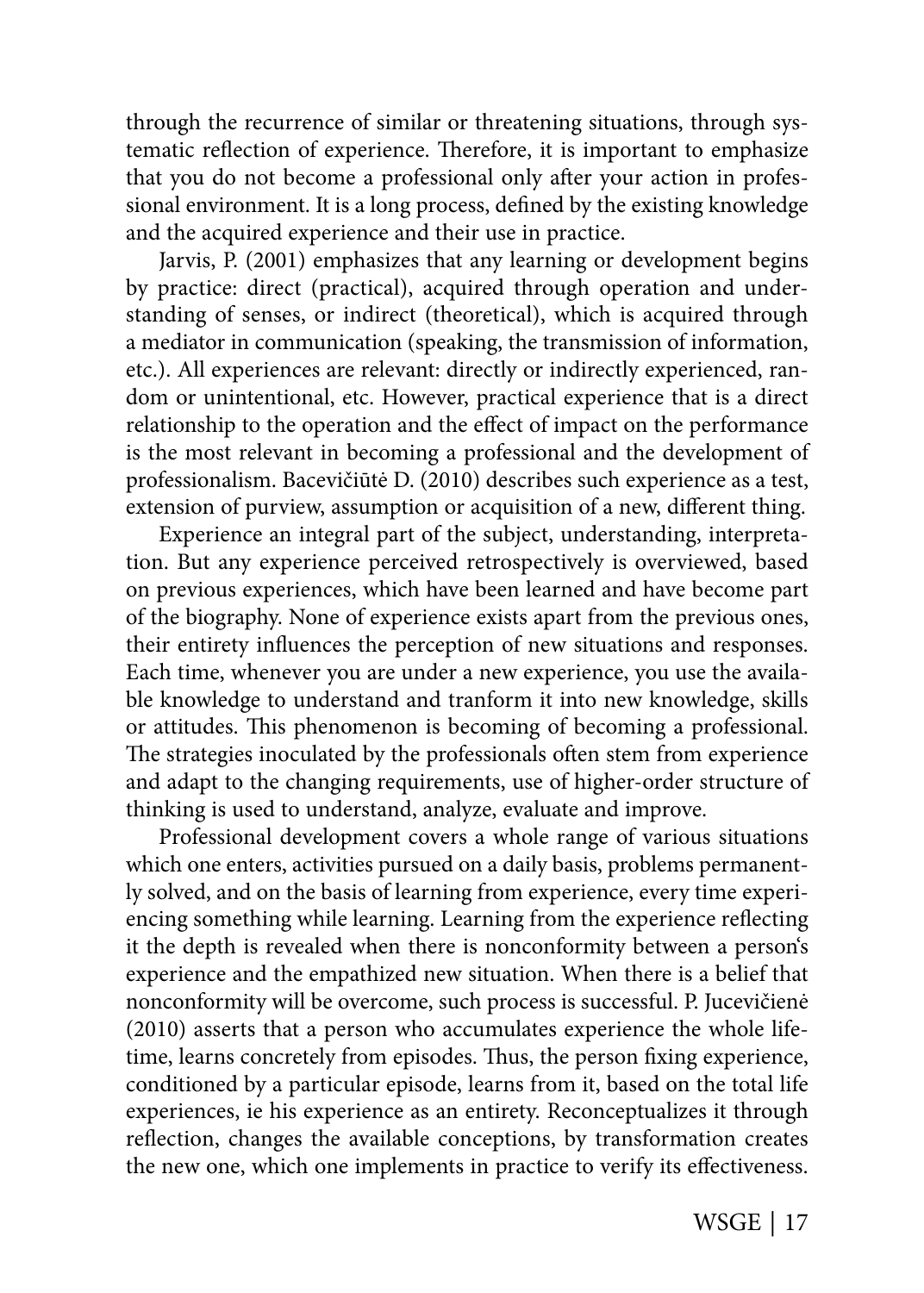This way a new experience is formed, but it becomes significant when it is reflected with the incurred and the future context. It can be asserted that the experience of conceptualization, reflection and action dimension makes the essence of the development of professionalism. Effectively, this process is possible in a professional environment which initiates action based on the valid information, offering a free and reasoned choice, and promoting a sense of responsibility for what is done.

Learning from experience is beneficial for the development of professionalism when the acquired experience and the resulting new knowledge are applicable. The process of reflection is essential in terms of the development of professionalism, because the relationship with the new experience is realized and assessed through it. However, an equally important thing is the integration of new knowledge into action, and the sequence of action. Not only perception is important in the development of professionalism, but actions as well, ie decisiveness, expedient and purposeful activity. It can be said that learning from experience substantiates the importance of experience and its systemization, reflective and abstract, in the development of professionalism. This process integrates learning, performance and development. G. Le Boterf (2010) asserts that in order to improve the professionalism many complex operations, processes need to be performed: problem solving, sharing of practice for mutual assistance and thus accumulating the previous proficiencies, the development of experiential learning process, the organisation of case studies in such a way that they become professionalizing, learning to learn, technologies, management of processes, actualization of activity and complex skills, which no longer require to operate in a linear, step by step, but iterative actions. It is also important not to take decisions spontaneously and not to rush to act, contemplate everything carefully and then take an action, when you you are confident in what you are doing. This is the essence of learning from experience when the process of reflection is important, that not only transforms the intuitive knowledge into skills, but also links the contexts of knowledge, and enables the conversion of theoretical experience into practical. Encounters with unforeseen problems or situations with the element of surprise, push to improvise by devising right here the solution of a problem, experiment by choosing the solutions, developing and verifying anew various reactions. 'Invisible' knowledge and skills, enabling the selection of appropriate activity strategies, to take adequate decisions, to support innovation are gained under the influence of reflection.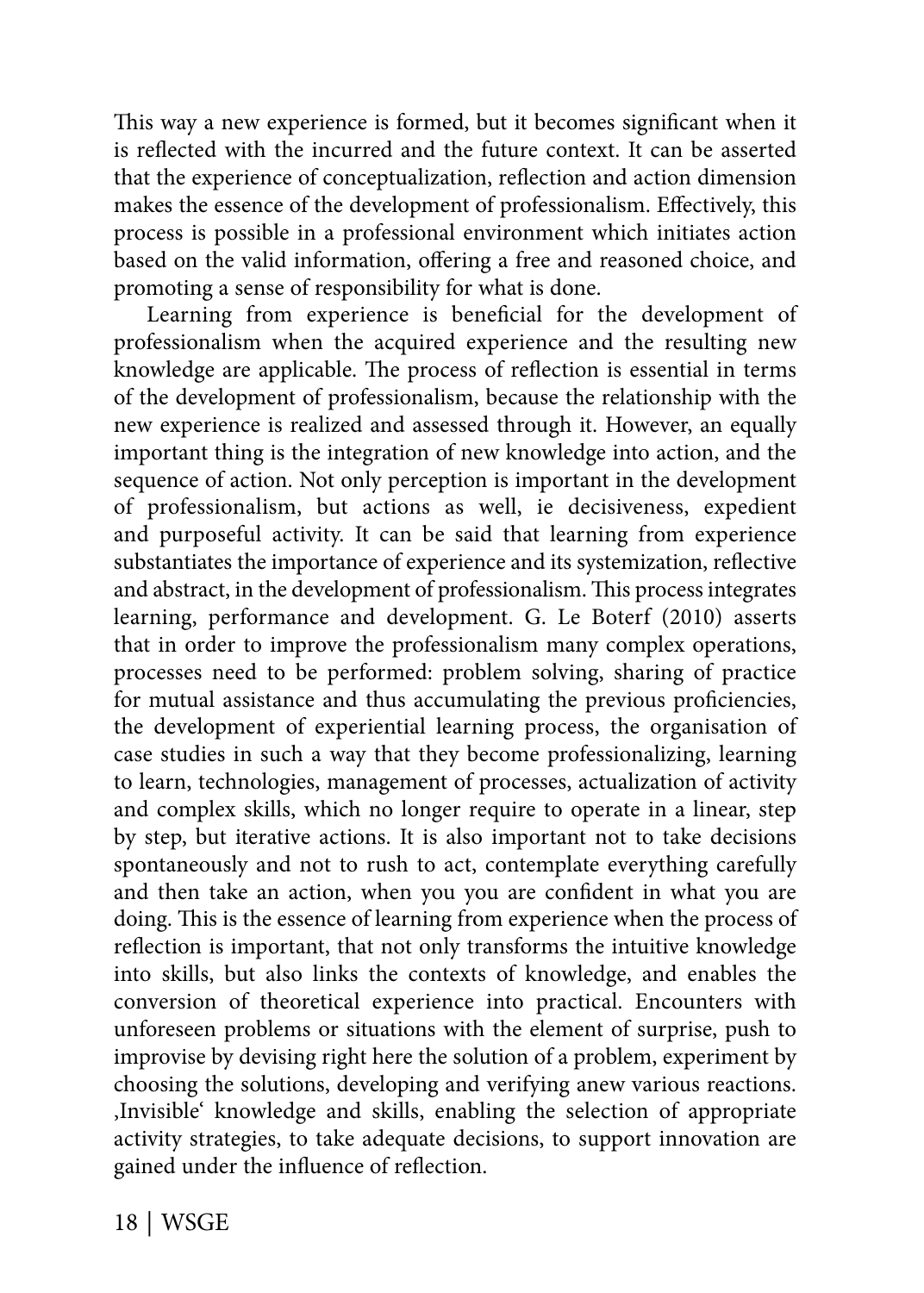Reflexive practice is based on professional activity analysis. B. Jatkauskienė et al., (2013) argue that reflective practice consists of several stages: raising the problem in a different situation; identification of the problem due to the available experience; perception of elements of the problem and knowledge of the decision. It can be stated that reflective practice helps to become professionals. Those who are not only able to learn constructively from own experience, but also have a deep insight into ones activity, make an in-depth review of every past, present and future stage, use many sources and invoke them become professionals. As professionals are able to control their operating area, so they may reflect in action and learn from this process. In order to improve professionalism, it is important to see practical activity as an incentive, be open to its possibilities.

Reflective practice, the dynamic foundation of becoming a professional, reveals through a continuous monitoring and control, evaluating and improving performance. Obviously, those will develop faster and more efficient, who tend to reflect and summarize their experience. Experience reflection is important in the development of professionalism, as its result is new skills, new knowledge, new understanding, new meaning. The adaptation of this new learning to change the existing understanding and attitude guarantees superior performance. Reflection is the process through which experience "moves" to learning, learning to the development, development to fruitful activity. Reflection encourages to understand the meaning of the object (customize) to find relationships between theory and application, between learning and performance, to understand the specific circumstances related matters, identify problems and resolve them; critically examine (analyze and verify), relate thoughts, predict the future course of action (Stasiulienė, 2010). It can, therefore, be argued that reflective practice is a framework for professional development.

One can see things in a holistic approach, see new aspects, more meanings during the reflection of experience. During reflection it is possible to gain more insight and direction skills to realize the change. Feelings and rise of their causes become aware when reflecting. It is possible to identify the existential relationship with the situation at reflection: What does this situation mean to me? What can I learn from it? What can I learn?, etc. The situation reflection can be seen in a broader context: How does this situation relate to the past experience? Have I similar experience? How did behave in a similar situation?, etc.. It can be argued that the skill or the technique of experience reflection is important because it names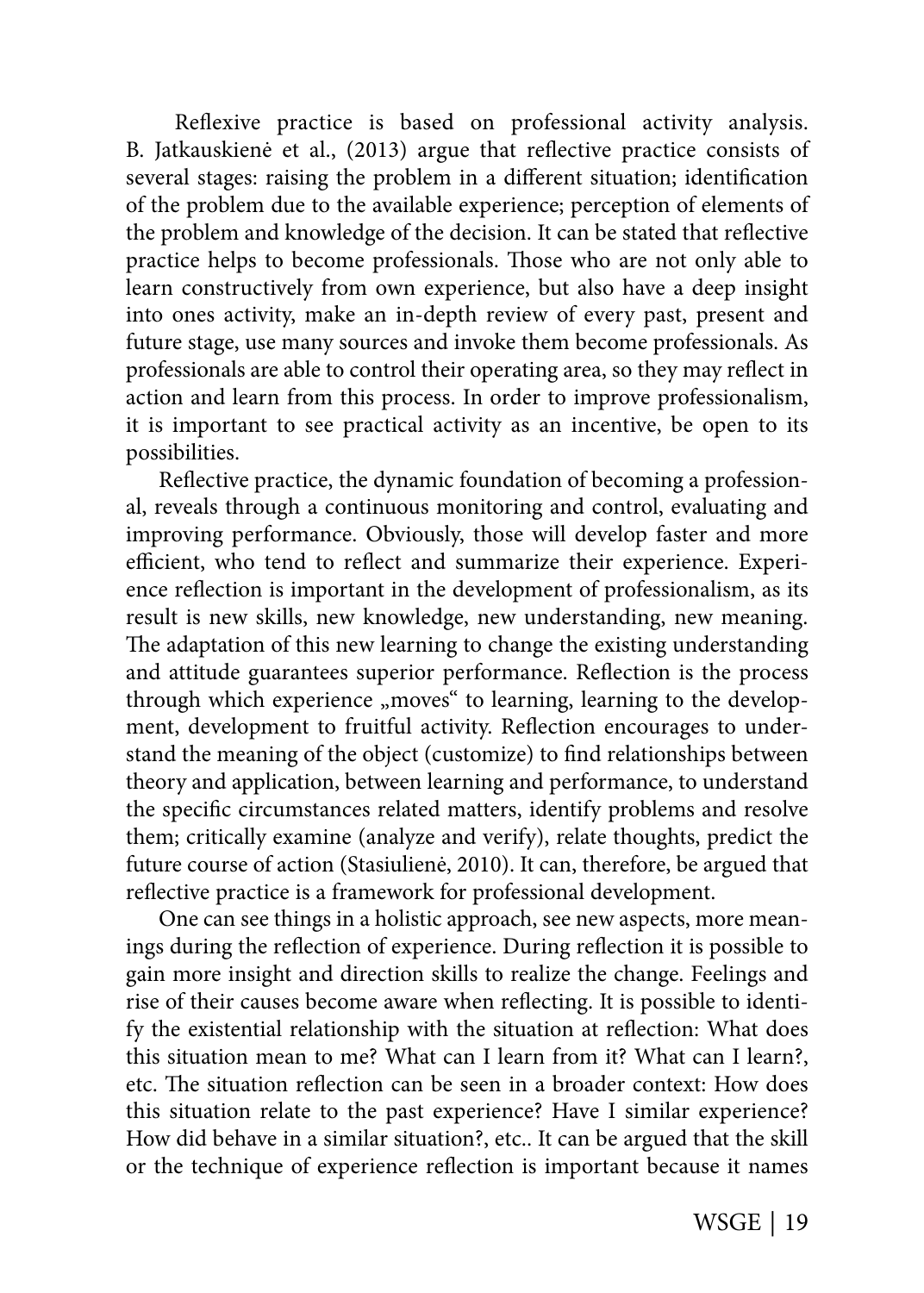a powerful mechanism for the activity systematic practice: analysis and synthesis, ie basic methods, enabling to improve professionalism.

In summary it can be said that experience and its reflection help to become a professional. However, to learn reflection at operation is not easy, because it requires preparation, performance and skills. Thus, learning from experience demands to combine operation and reflection, as operation is the basis of this learning, and reflection helps to move from awareness to action. Only the reflective practice leads to an effective learning from experience, and this to fruitful activities. In order to improve professionalism practice gains importance, personal sources and reflection. Thus, learning from experience, reflective practice and professional development are closely related processes.

#### **The essential results of the research and their review**

In order to reveal professional development opportunities on the aspect for learning from experience, in January – March of 2014 a questionnaire survey was made during service training events held in Lithuania, Klaipėda University Institute of Continuing Studies. Totally, 124 teachers / andragogues, including 79.8 percent of women and 20.2 percent of men were surveyed. These data reveal a typical learning situation: women are learning more often and are more active, curious, more receptive to innovation and better prepared to development. The average age of the persons under survey was 40 years of age. The majority of participants (60 percent) was 35–50 years of age. It is likely that they have gained considerable experience in operation. It should be noted that experience, wisdom coming with age, can stimulate outstanding achievements and results, as mastery and skills arise. Summing up the survey demography, it can be said that the obtained data are specific for Lithuanian persons who upgrade qualifications.

Analysis of the results shows that practical professional knowledge (38.9 percent) is necessary for becoming a professional, but more of the respondents (61.1 percent) believe that this process is useful for both theoretical and practical knowledge. It can be argued that the optimization of the level of the use of this knowledge and quality assurance activities reveal professionalism. By the majority of the respondents (73.4 percent) experience gained in real professional environment reveals professionalism. Based on these results, we can say that professionalism is acquired through practical actions, functionally and informally adopting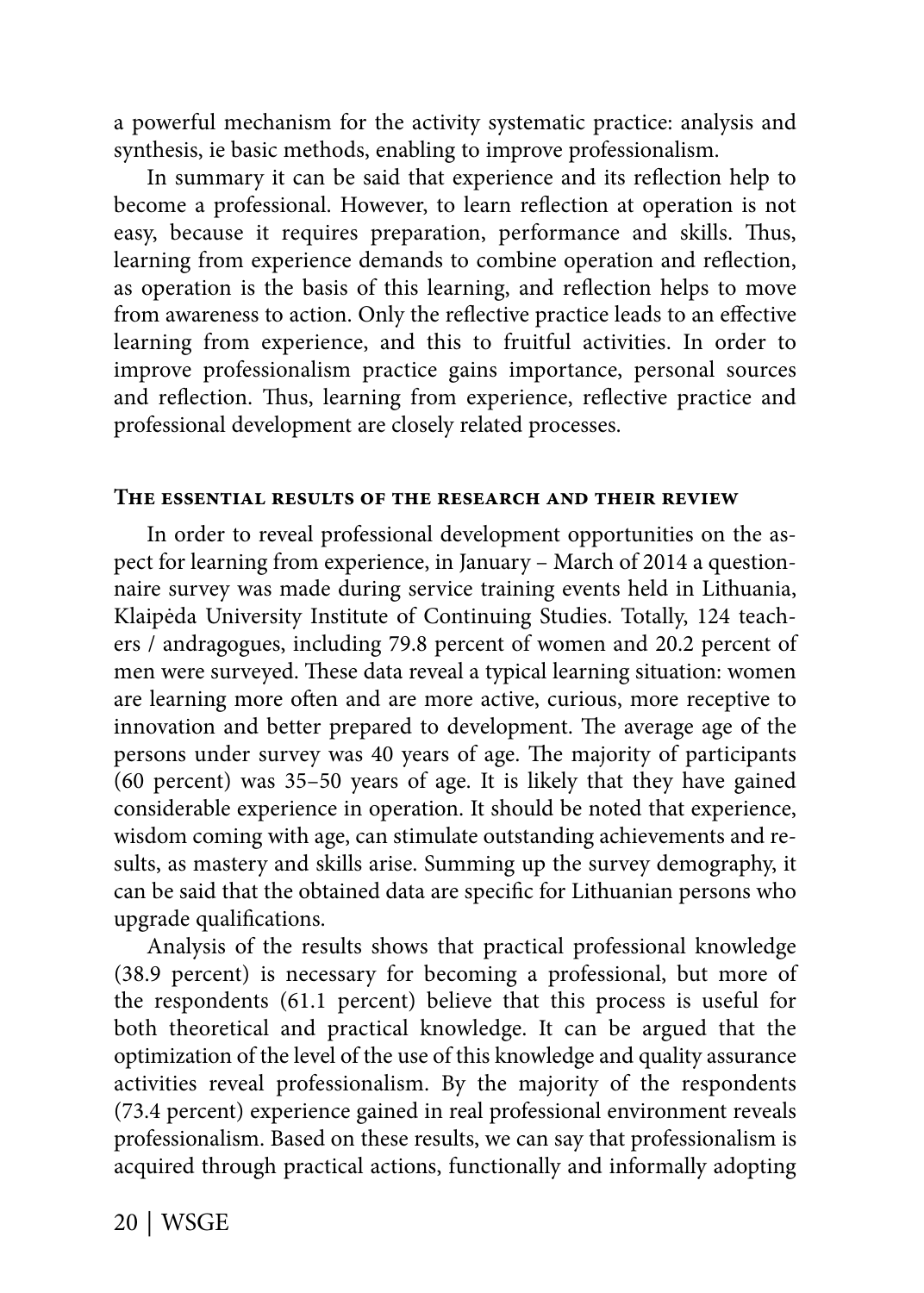and mastering performance standards. It is important for the development of professionalism to improve the convergence of performance and learning into one indivisible whole, achievable through learning from experience. Thus, learning from experience and practice are the main sources of professional development. Many respondents note that becoming a professional provides satisfaction in professional activities (68.2 percent), stimulate to seek a higher level of professionalism, the quality of performance (60.9 percent). Obviously, the higher the level of understanding, more insight, the gain additional skills and knowledge provide satisfaction. However, it is important to emphasize that under favourable circumstances for this process the realized knowledge slowly consolidate and strengthen intuitive perception, skills and professionalism. In order to deepen self-analysis, awareness r reflection is necessary (reflection in activities). Therefore, in order to become a professional in the field of expertise it is necessary to reflect experience, absorb and integrate new knowledge, because knowledge exits in activities, but not in theory. Readiness to reflect and the process of reflection itself is the basis for professional development.

Most respondents (57.9 percent) believe that professionalism is associated with the ability to operate effectively in practice. More than one-third (42.1 percent) consider special preparation, ability to perform activities competently, its in-depth knowledge as professionalism. It is obvious that without special knowledge or the basic preparation it is naive to expect professionalism at work. However, the obtained results not only orient toward special training activities, but also toward its quality. So professionalism is revealed in practice with integrating, deepening and developing the acquired knowledge and skills. The majority (61.8 percent) indicate that professionalism is the result of permanent learning in practice. This confirms that the professional becomes a continuous learning experience through activities. The respondents (87.9 percent) assume that the preparation, gained during studies is not enough, it is necessary to develop their professional competencies constantly to perform activity functions. Most respondents (59.4 percent) perceive professional development as activities and operational situations, devoted for the enriching of professional knowledge, the development of skills and the updating the provisions.

According to the respondents, competent performance of operational functions is professionalism (88.9 percent), mastering of typical activity situations (75.4 percent), innovations in practice (61.5 percent), the latest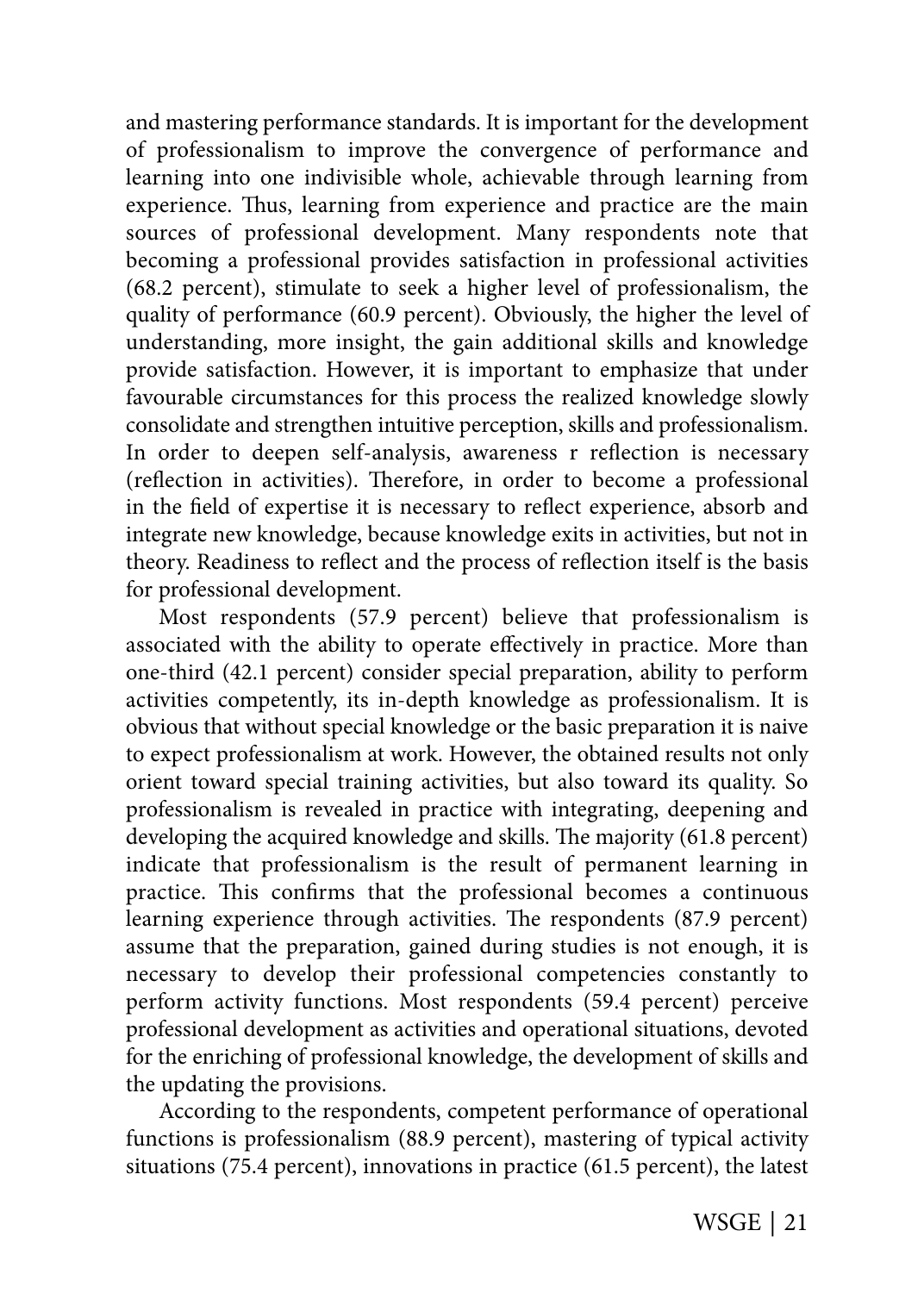technologies (64.2 percent), problem identification and creative solution (67.8 percent), learning from own experiences and the accumulation of experience lessons (54.6 percent), critical thinking and anticipating the consequences of ones actions (51.4 percent), adaptability to changing performance situations and withstanding the changes (57.3 percent), successful operation and fast response to new and unusual situations (71.6 percent), actualization and mobilization of skills required for the activity planning, organizing, implementation, evaluation (78.1 percent), constant analysis and improvement of performance (48.7 percent) and other things. In order to improve the professionalism, it is appropriate to apply the reflection activities  $(84.2 \text{ percent})$ , reflect not only own but also the experience of others (63.3 percent), plan own activity perspective and provide further performance improvement techniques (74.9 percent), carry out operational changes (69.5 percent), adapt the gained experience to new situations (66.8 percent), perform not only own but also colleagues' activity monitoring and evaluation (52.7 percent) and other things. It is important to note that reflection (running also after action) is the main method of learning from experience. However, reflection helps to improve professionalism only when it is appropriate and when thinking and feelings participates in it.

The obtained data shows that the operating reflection is largely stimulated by the respondents' suffered failures, difficulties, mistakes, uncertainties (58.1 percent). Therefore, it is applicable ascertain their causes and possible ways of overcoming (76.2 percent), to reflect and evaluate experience gained in activity (65.4 percent), improve and ensure the quality (71.3 percent), to the achieve objectives and outcomes (53.5 percent) and other things. It can be argued that the benefits of reflection reveal in the expression through actions, which are given sense, the relationship with the professional environment, justifying actions which that lead toward a professional. It is also revealed that the reflection is practiced in order to solve activity situation problems (41.9 percent). It can be argued that problem solving is important in the development of professionalism mere to the fact that it encourages new experiences. However, the most important aspect of professional development is the ability to reflect on the activities by the transfer of skills or by avoiding the repetition of errors.

The study found that learning from experience is useful to improve professionalism: helps to identify their strengths and weaknesses (43.9 percent), to gain the experience required for professional changes (49.3 percent), encourages to reflect, to analyze, to evaluate the activity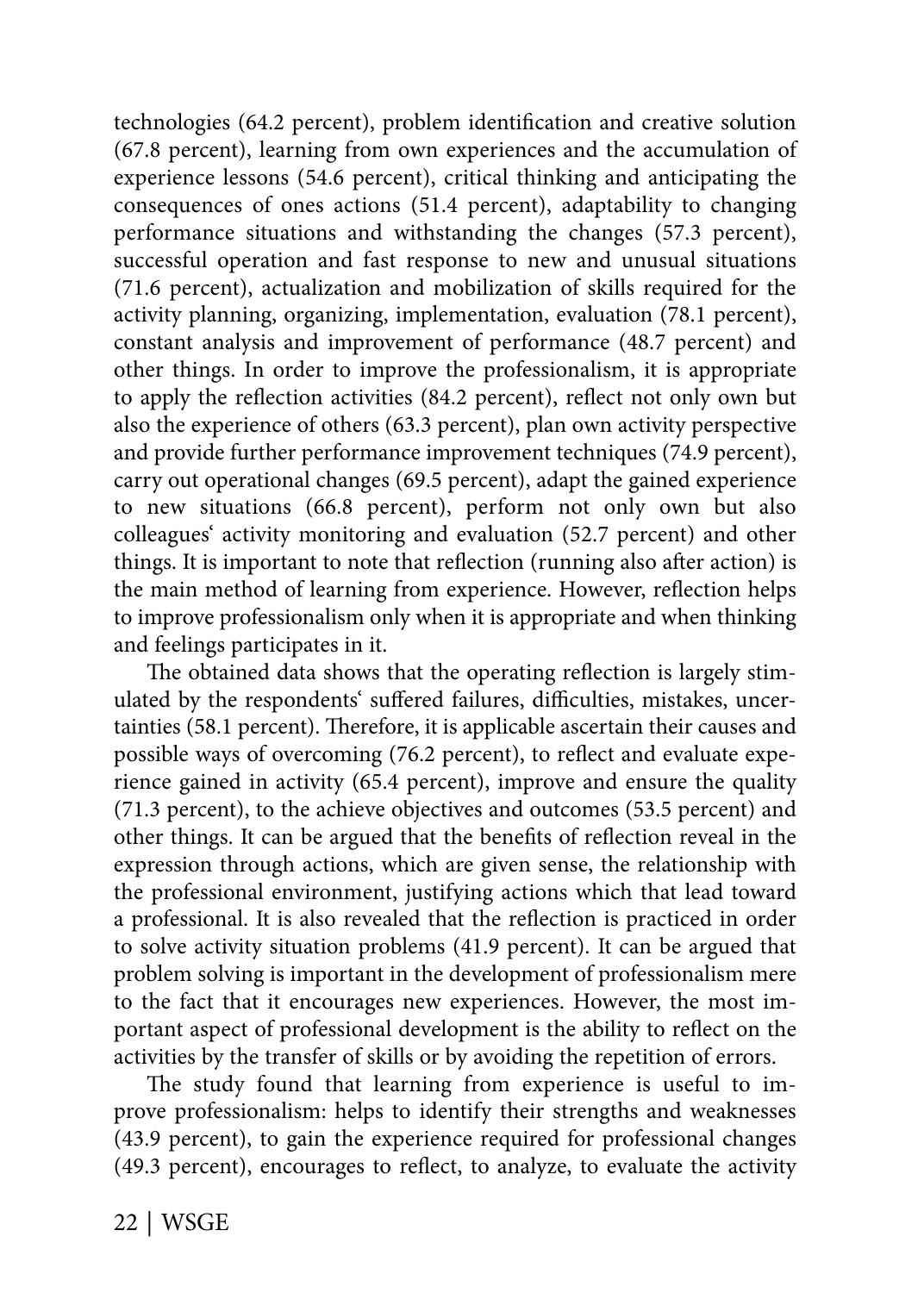and draw conclusions on the follow-up (68.2 percent), enables improvement activities (65.7 percent), and reflect on lessons learned from it (71.4 percent), to form new knowledge, skills, attitudes (74.3 per cent.), to become a professional in the field  $(62.5$  percent), to realize professional practice of higher level (77.6 percent), more effective transforming of learning to activities (59.7 percent), increase the motivation to learn by operation (56.8 percent). In this context it is important to emphasize that professionalism improves learning by action. Learning by action, based on experience and reflection, learning from experience is the basis for the action, and reflection leads to the development of knowledge. Operation makes it possible to study, investigate their activities, and reflect on the experience and their actions. Reflection of the experience and learning from the process is an essential part of professional development, that guarantees superior performance. Thus, the results suggest that the learning experience is achieved through the improvement of professional personal experience, discovery and engagement, ie through learning and discovering, reflecting and integrating what has been understood. This method is important to develop professionalism, because it links perception, cognition and behaviour, experience, reflection, and new knowledge, the construction of meaning. However, in order to improve professionalism it is important not only to acquire knowledge by learning from experience through activities, but also be able to apply them in professional practice, in the new situation.

So after the research data analysis it becomes clear that a professional becomes while learning through operation by analyzing the activities of the accumulated experience of applying the acquired knowledge into practice. Professionalism, stipulated by personal sources, professional practice and the reflection of experience, reveals the competent performance of the functions and activities of fruitful practices. Learning from experience, enables to improve professionalism, if the acquired knowledge and skills are directly applicable in practice and provide performance improvement perspective. Professional development and learning from experience associates skills and knowledge the acquired through operational changes. The study confirmed that the professional improvement is a continuous process, which is inseparable from the learning experience: relentless reflection of experience and reconceptualization. Only the constructive experience reflection leads to effective learning in activity, which is not only a source of experience, but also provides ample opportunities to develop professionalism.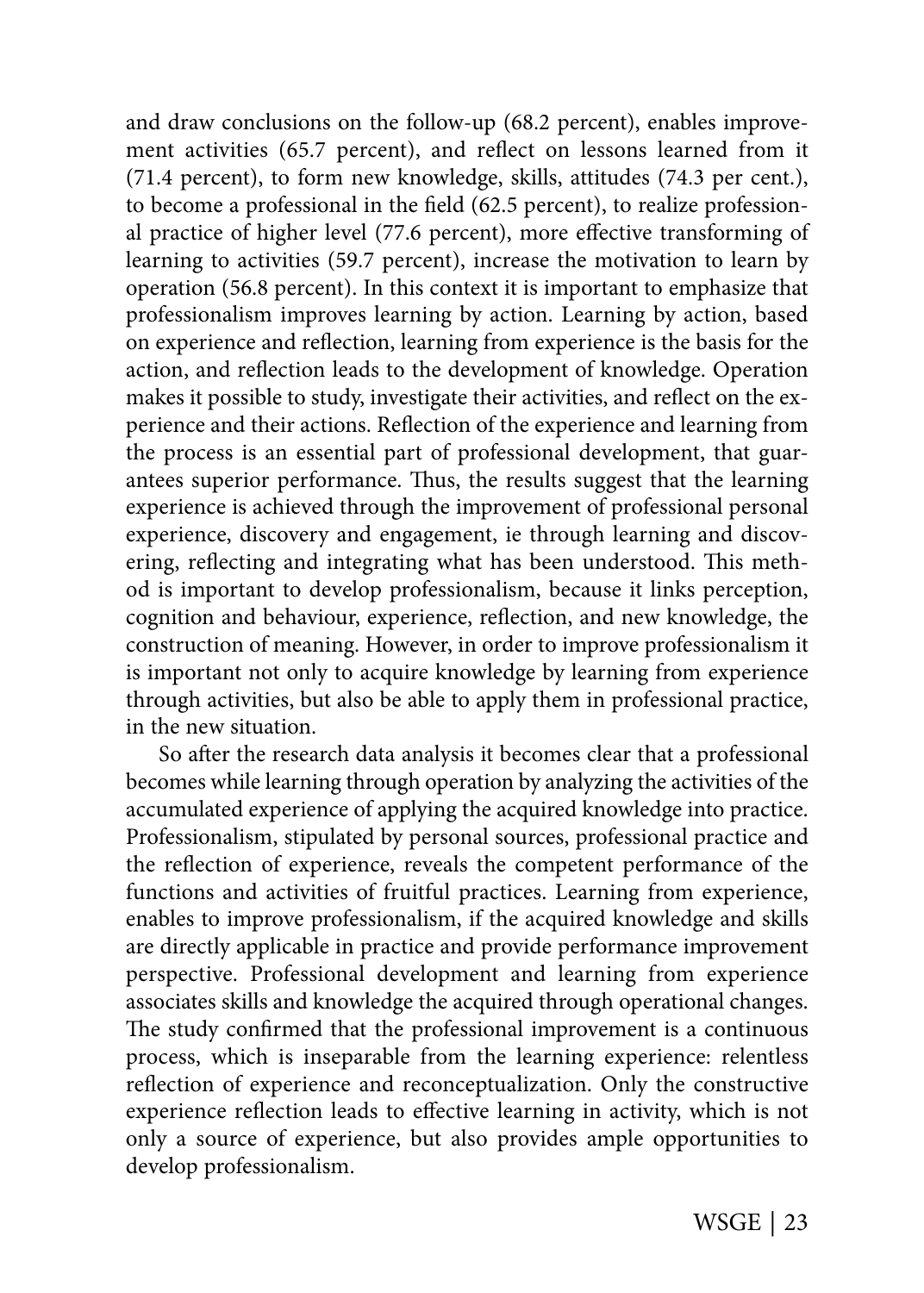## **Conclusions**

On the basis of theoretical and empirical research results it can be said that professional development opportunities are related to the appplication of learning from experience in practice. Professional development and learning from experience are related directly: learning from experience creates new knowledge, necessary to develop professionalism, and to ensure the development professionalism it is necessary to be able to learn from experience. Experience reflection preconditions to develop performance and to construct further a higher quality activity. Previously acquired knowledge and experience meditation helps to organize efficiently professional development process. Andragogical experience shows that the reflection results of past and present activities have a direct impact on improving professionalism in the future, becomes the basis for raising professional development specific goals for the future and create preconditions for further qualitative activity.

On the aspect of becoming a professional it was ascertained that knowledge gained from experience has to be formalized, directly applied in practice and the expected performance development. Empirical data shows that professional practice, personal resources, operational experience and its reflection decide professionalism. The research results reveal that a professional becomes in practice, when one is able to use the necessary resources that emerge from the past and are acquired at action. Experience reflection is used to understand why and how it is acted. Theoretical insights and research data confirm learning from experience through activity importance in becoming a professional and professional development.

### **References**

- Argumentavimas mokymosi procese. (2010). Parengė P. Jucevičienė. Kaunas: VDU leidykla. [žiūrėta: 2014-01-03]. Prieiga internetu: http:// www.education.ktu.lt/wordpress/?p=4127
- Bacevičiūtė D. (2010). Absoliuti kito kitybė, arba empiristinės strategijos atgaivinimas E. Leivino mąstyme [interaktyvus]. [žiūrėta: 2014-01-06]. Prieiga internetu: http://www.education.ktu.lt/wordpress/?p=4127
- Guskey Th. R. (2004). Profesinio tobulinimosi vertinimas. Vilnius: Garnelis.
- Jarvis P. (2001). Mokymosi paradoksai. Kaunas:VDU, Švietimo studijų centras.

24 | WSGE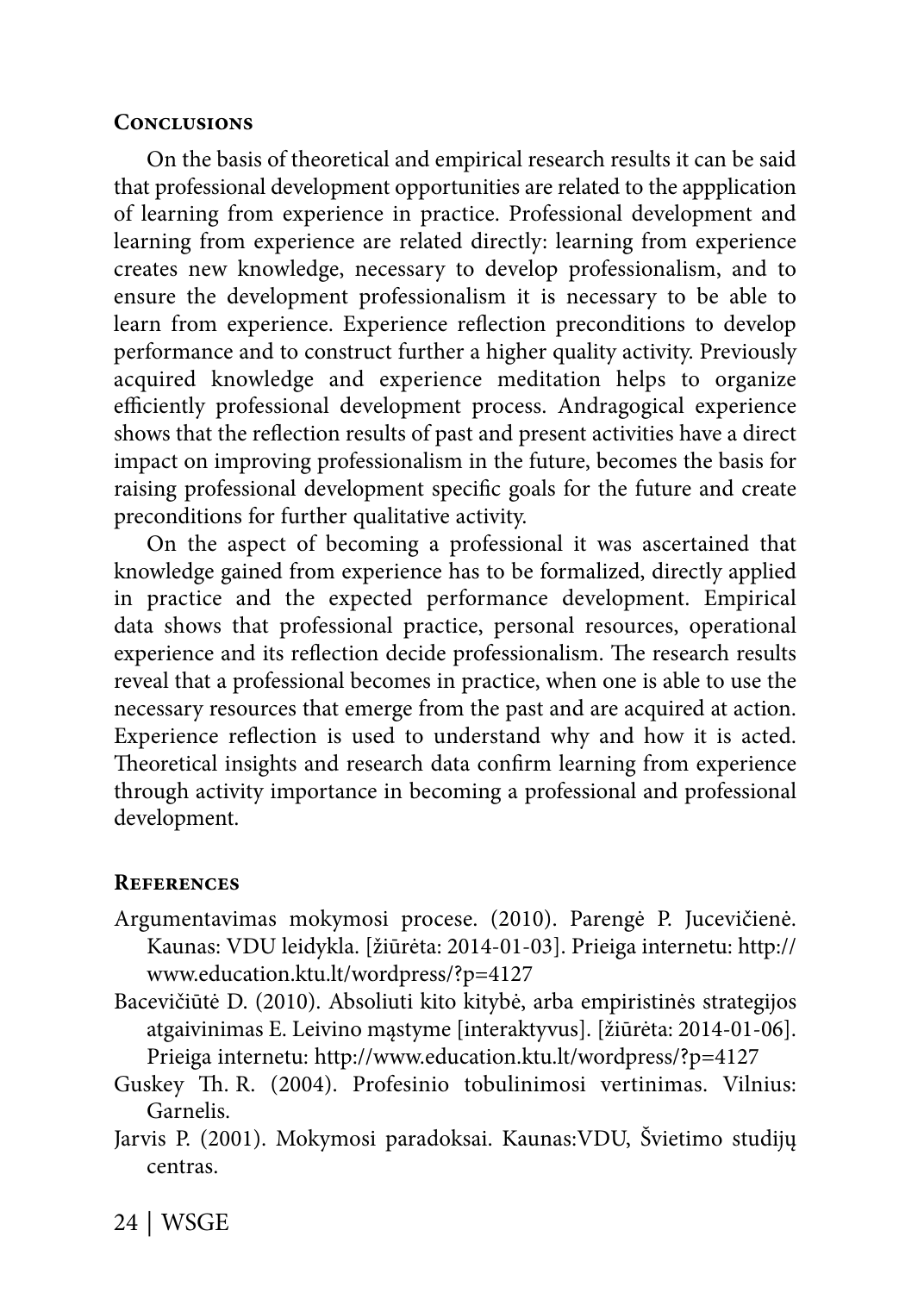- Jatkauskienė B., Andriekienė R. M. (2013). Andragogų profesionalizacijos sistemos profesionali raiška. Monografija. Klaipėda: KU leidykla.
- Jatkauskienė B., Andriekienė R. M. (2013). Universiteto dėstytojų veiklos daugiafunkcionalumas profesionalizacijos kontekste. Monografija. Klaipėda: KU leidykla.
- Jatkauskienė B., Tolutienė G. (2012). Aiškinamasis andragogikos terminų žodynas. Klaipėda: KU leidykla.
- Jovaiša L. (2007). Enciklopedinis edukologijos žodynas. Vilnius: Gimtasis žodis.
- Juozaitis A. M. (2008). Andragogų praktikų neformaliojo mokymosi modelis. Vilnius: Garnelis.
- Juozaitis A. M. (2008). Suaugusiųjų mokytojų profesionalizacija tobulinant andragoginę veiklą. Daktaro disertacija [interaktyvus]. Kaunas. [žiūrėta 2014 sausio 5 d.]. Prieiga per Internetą:<http://vddb.library. lt/fedora/get/LT-eLAB0001:E.02~2008~D\_20081229\_092449-38877/ DS.005.0.01.ETD>.
- Kondratavičienė V., Sajienė L. (2007). Praktinio mokymo realioje darbo vietoje modernizavimo vertinimas: studentų požiūrio tyrimas. Profesinis rengimas: tyrimai ir realijos, Nr. 13. Kaunas: VDU leidykla, p. 102-113.
- Le Boterf G. (2010). Dar kartą apie kompetenciją. 15 pasiūlymų įprastoms idėjoms išplėtoti. Klaipėda: KU leidykla.
- Lukošūnienė V. (2014). Kvalifikaciją tobulinančių suaugusiųjų mokėjimo mokytis kompetencijos raiška ir ugdymas(is). Daktaro disertacija. Vilnius: LEU leidykla.
- Patirtinio mokymosi filosofija ir teorija. Įvadas. (2008). Via Experientia: Tarptautinė patirtinio mokymosi akademija [interaktyvus]. [žiūrėta 2014 sausio 7d.]. Prieiga per internetą:http://www.viaexperientia.net/ uploads/Patirtinio-mokymosi-filosofijairteorija.pdf>.
- Pollard A. (2002). Refeksyvusis mokymas: veiksminga ir duomenimis paremta profesinė praktika. Vilnius: Garnelis.
- Stanikūnienė B., Jucevičienė P. (2004). Mokymosi iš patirties ypatumai: individo asmeninio potencialo aspektas. Socialiniai mokslai, Nr. 4. (46). Kaunas: KTU leidykla, p. 86-99.
- Stasiulienė E. Refleksija. (2010). Prieiga internetu http://www.google. lt/url?sa=t&rct=j&q=refleksija%20pareng%C4%97%20e.%20stasi ulien%C4%97&source=web&cd=1&sqi=2&ved=0CEwQFjAA& url=http%3A%2F%2Fwww.bmt.smm.lt%2Fwp-content%2Fuploads %2F2010%2F02%2FRefleksija\_04\_18-19\_su\_zenklais\_koordinato